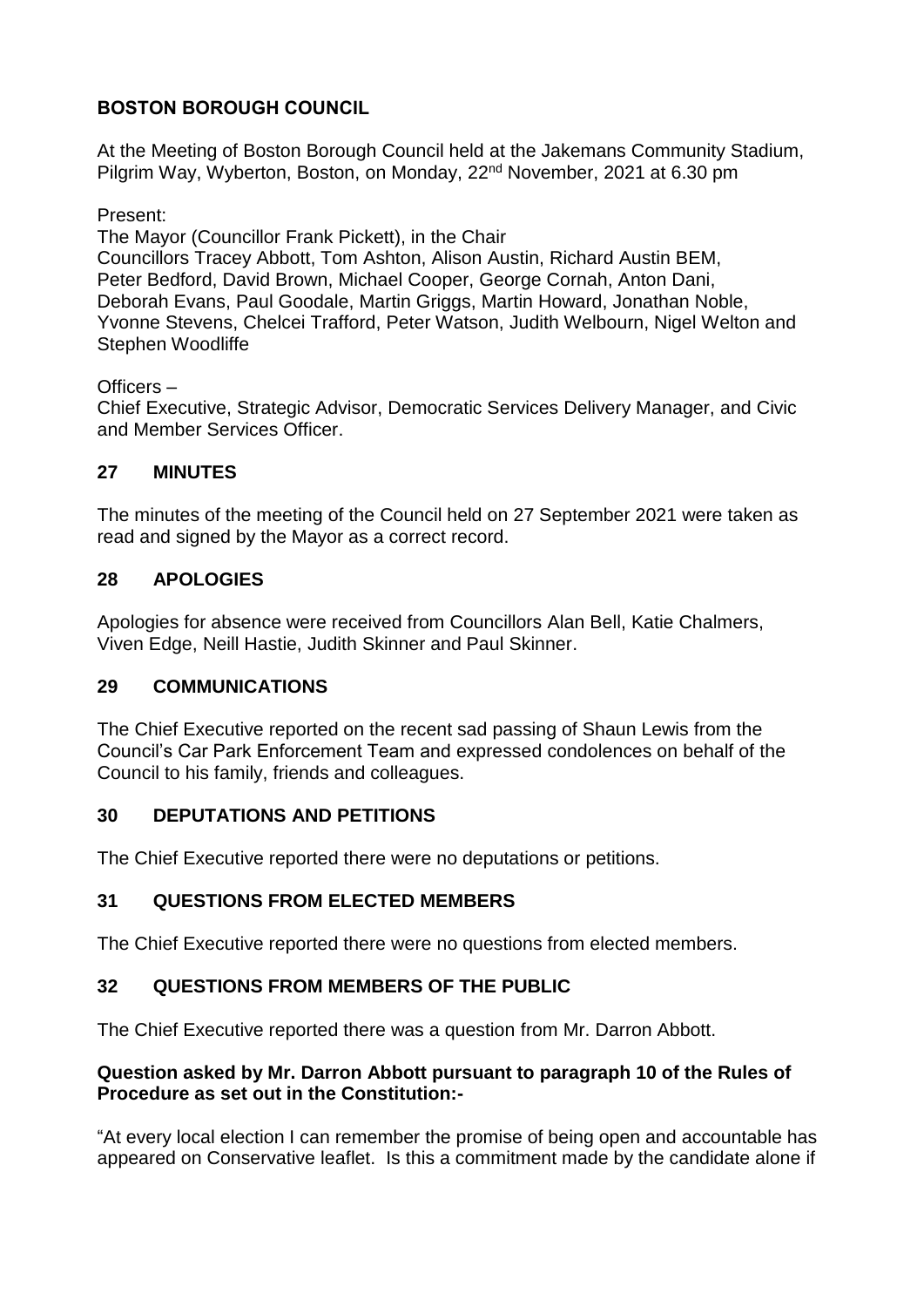elected or is it extended to making a promise that the whole Council will become open and accountable and to whom is this promise made?"

#### **Response by Councillor Nigel Welton**

"Thank you for your question Mr Abbott, yes indeed openness and accountability whether on a leaflet or not is something that I am sure every candidate aspires to.

Once elected all members are bound by the current code of conduct which is based on the Seven Principles of Public Life, also known as the Nolan Principles.

I am sure you are aware of these principles which is available on the .gov website and our councillors code of conduct is accessible on our website.

If you wish, I can send you links to both, but for clarity the seven principles are:-

- Selflessness
- Integrity
- Objectivity
- Accountability
- Openness
- Honesty and
- Leadership

I hope this provides some insight and answers your question."

#### **Supplemental question asked by Mr. Abbott pursuant to paragraph 10.8 of the Rules of Procedure as set out in the Constitution:-**

"You received my supplementary question at 2 p.m. this afternoon so should be able to answer.

So do we put this into practice all of the way through this Council.

There is a requirement to publish details of the contract register, after checking this morning the final entry is 18/19 Q4, this was brought to the attention of the relevant portfolio holder earlier this year, nothing done.

The deal with Garfit's park for a local football club to have exclusive use of the facilities for a rent of £1,500 per year. The agreement that was never passed over to the finance department to raise an invoice for the rent that was never paid. Then the Council officers deliberately gave misleading information twice in Freedom of Information request before being honest in the third attempt regarding this arrangement. The continual fly tipping in the park by one person and despite assurances by Christian Allen the blind eye continued to be turned.

We had the Asda/Tesco Fly tipping fiasco with lots of strange deals that has now been covered over and all forgotten about apart from the Portfolio Holder that lost their position in the cabinet because of the mess. I understood that the new contracts were to be agreed and signed by the end of November but has still yet to be approved by Cabinet.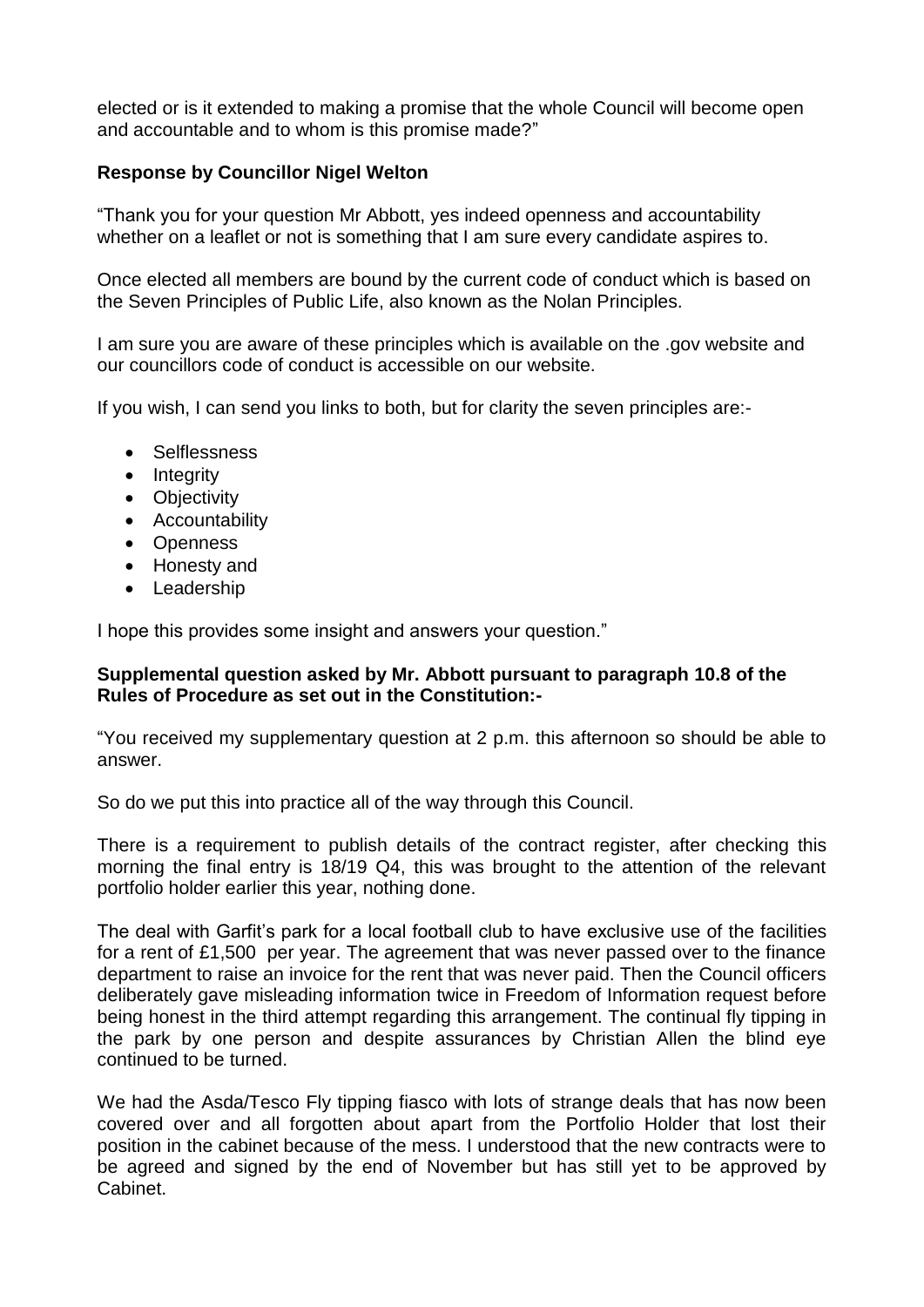Then more confusion and misleading information in a freedom of information request about £2000 paid out of a budget that does not exist. This contradicting information given to a portfolio holder by an officer.

The cover up of events last week which I am sure you are aware, let's just refer to this as operation dam buster.

The refusal to answer a subject access request because some of the documents will cause embarrassment to the Council.

Finally an item on this evening's agenda the city status bid I have emailed both Councillors Noble and Austin for details of the costs of this application, in fact at the last Cabinet meeting you raised concerns that there was no mention of the costs of preparing the bid. I note that the costs are minimal, whilst I appreciate that Councillor Austin is not bound by the openness and accountable policy that applies to other conservative members, I would have thought someone could have given me some idea of what this project is costing.

After these instances would you agree that the open and accountable policy is only operated when it is great publicity for this Council?"

#### **Response by Councillor Welton**

"I did receive your supplementary question and having read through it I can only find one question in the last sentence and the answer to that is no."

#### **33 DECLARATIONS OF INTEREST**

Councillor Tom Ashton declared an interest in the reports on the agenda relating to the Joint Scrutiny of the Strategic Alliance and the South and East Lincolnshire Councils Partnership on the grounds of being an elected member of East Lindsey District Council. Councillor Ashton confirmed that he would consider the matters as a member of Boston Borough Council only.

#### **34 AUDIT AND GOVERNANCE COMMITTEE MINUTES**

#### **It was moved by Councillor Peter Watson, seconded by Councillor Anton Dani and**

**RESOLVED that the confirmed minutes of the meetings of the Audit and Governance Committee held on 24 May and 20 September 2021 be received.**

## **35 JOINT BBC / ELDC SCRUTINY OF THE STRATEGIC ALLIANCE**

Councillor Stephen Woodliffe, Chairman of the Corporate and Community Committee, introduced a report by the Scrutiny Officer on a review of the Strategic Alliance undertaken by a Joint Scrutiny Panel of members from both authorities.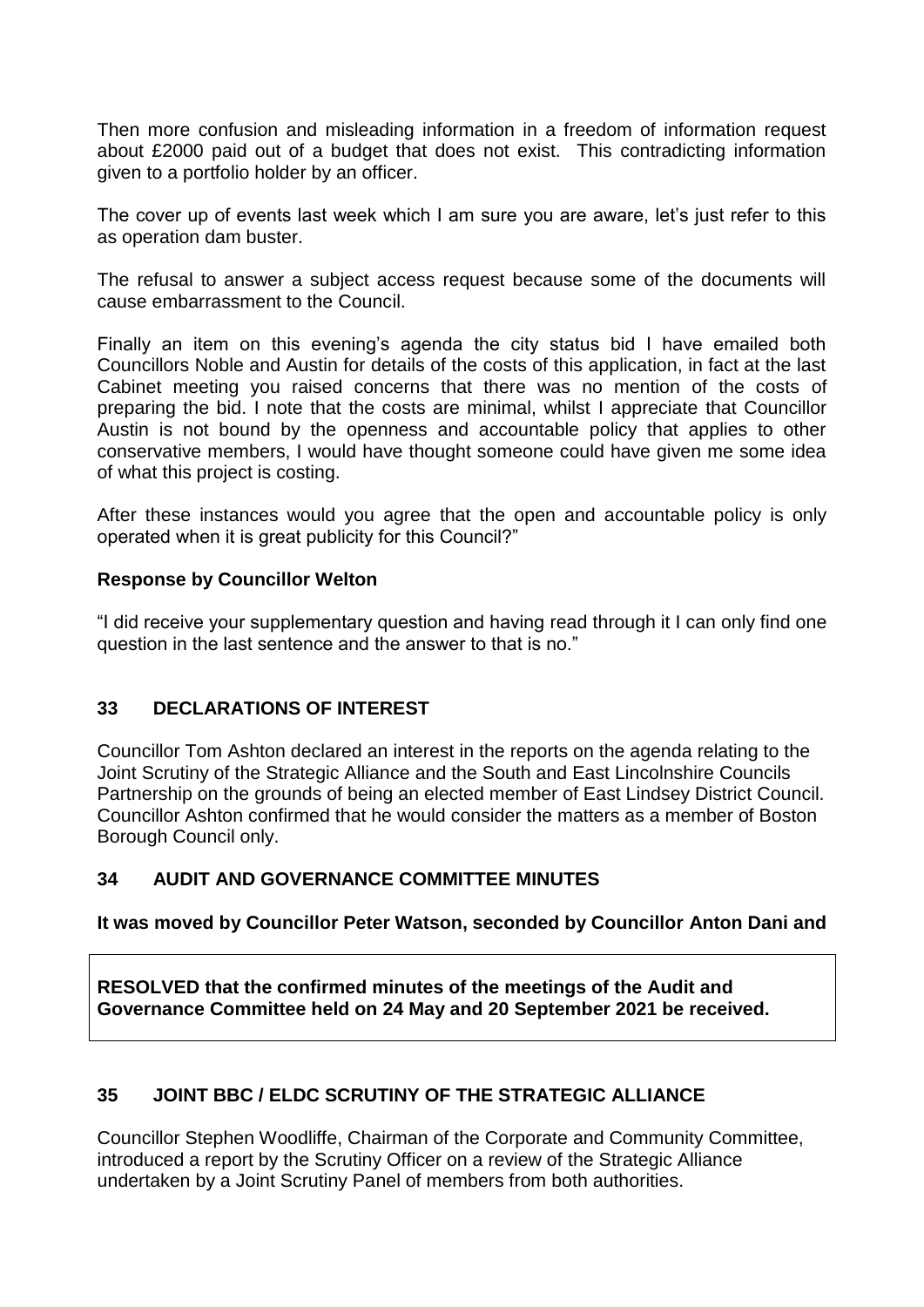The review focused on four key areas of:

- To understand the progress that had been made so far in bringing together functions and teams across the alliance;
- To assess whether joint working on the planning and delivery of services had mitigated pressure on the Councils' budgets; and whether projected savings (money and capacity) were being achieved;
- To understand the opportunities that had been secured by the Councils' working collaboratively together;
- To understand how it had been possible to merge cultures, the difficulties that had arisen from this and how this could be managed.

The Panel met on three occasions, interviewed six witnesses and conducted a survey of BBC and ELDC Councillors to canvass their views. The results of the survey were attached at Appendix D of the report.

The report of the Joint Scrutiny Panel was set out in Appendix A of the report and contained eleven recommendations arising from the Panel's considerations:-

- 1. That staff 'snapshot' surveys are reported to Overview / Scrutiny on a 6-monthly basis along with staff turnover figures, in order to monitor any significant changes;
- 2. Review the ICT roadmap priorities and ensure that shared email addresses for officers is given the highest priority;
- 3. To develop a shared strategy to ensure that staff are valued and given opportunities to progress, with a view to enhancing recruitment and retention;
- 4. To better communicate to staff, councillors, and residents any relevant updates or priorities, and to celebrate the successes across the alliance;
- 5. To provide opportunities for more collaborative working for all councillors, such as scrutiny panels, project groups, and other shared opportunities across the alliance / partnership, especially where there is commonality, e.g., licensing and planning policy;
- 6. To provide an opportunity for councillors to visit partner districts to meet other councillors and gain an awareness of the 'place' of other districts;
- 7. Move to an alignment of policies, e.g., procurement, climate change, and recycling;
- 8. To encourage the development of a strong sense of identity within the 3 areas of the alliance and the opportunities that they offer. This will help develop a sustainable, resilient, and vibrant economy and population;
- 9. To prepare a strategy so the partnership is fully prepared for the possibility of devolution.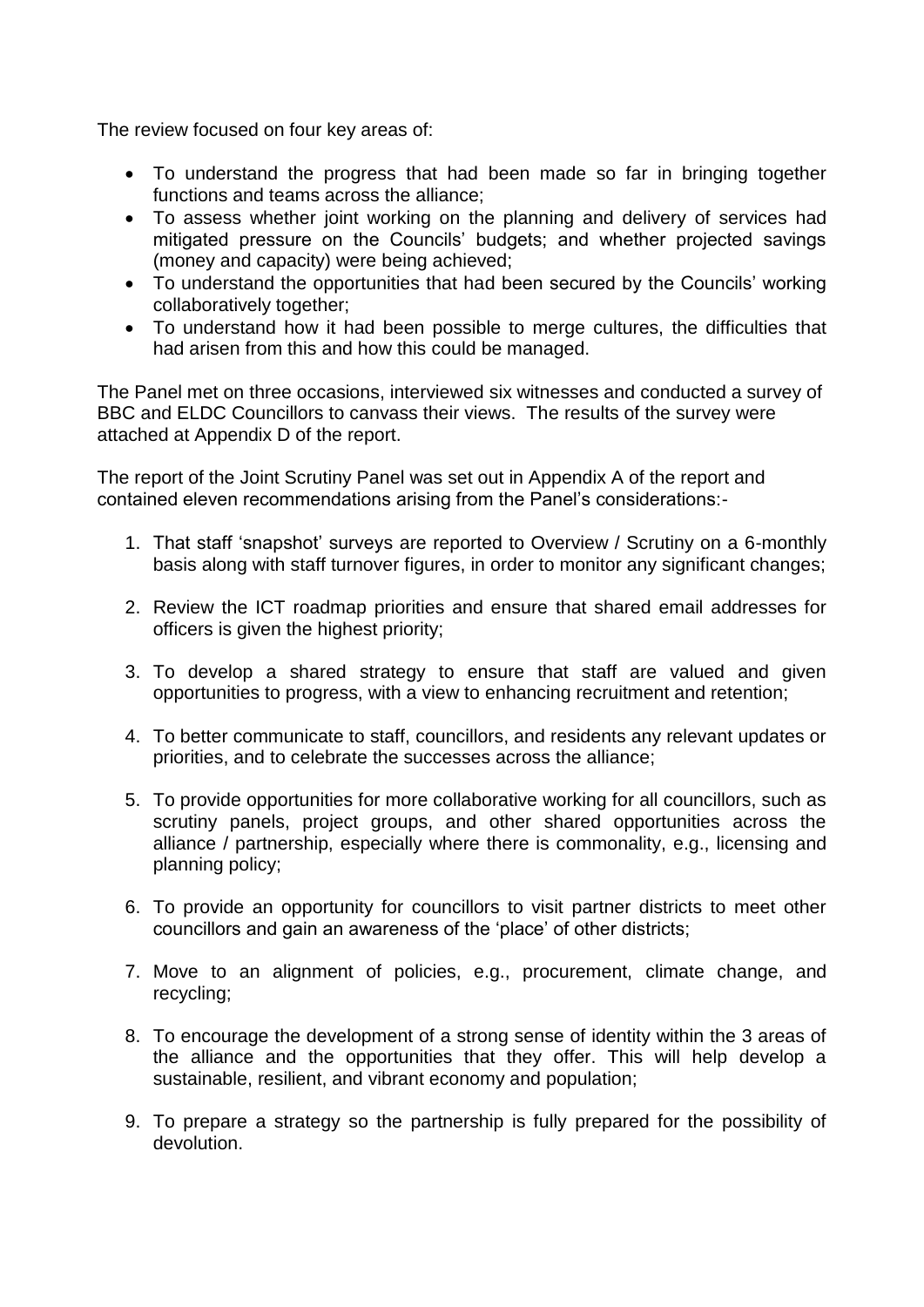- 10. That the alliance should work together to lobby the government to ensure the financial sustainability of the IDBs on which the residents and the land of the 3 councils heavily rely;
- 11.To convene a shared scrutiny panel of the 3 Councils in the new Partnership at the end of the first and second year, in order to undertake a review of the Partnership and merged workforce.

The report had been considered at the meeting of the Corporate and Community Committee held on 4 November 2021, and referred to full Council.

Members welcomed the positive report, but raised some concerns regarding questionnaire responses identifying communication as an area for improvement and the lack of response to the survey had been disappointing.

In summing up Councillor Woodliffe thanked Members for their supportive comments and recognising the important function scrutiny played in the democratic process, and agreed to take on board the issues raised in respect of communication.

#### **It was moved by Councillor Stephen Woodliffe, seconded by Councillor Judith Welbourn and**

**RESOLVED that the report of the Joint Scrutiny Panel, as set out in Appendix A, be noted.** 

## **36 BOSTON CITY STATUS APPLICATION**

Councillor Richard Austin, Portfolio Holder for Heritage, introduced a report by the Assistant Director – Economic Growth, on the proposal to submit an application for Boston to receive City Status as part of a competition launched to celebrate Her Majesty the Queen's Platinum Jubilee in 2022.

The report stated that the Council was working with partner organisations to form a bid for City Status. Other towns know to be intending to apply included Bangor, Irvine, Merthyr Tydfil, Oban, Guildford, Warrington, Newport, Reading, Dudley, Swindon, Medway, Wrexham and Middlesbrough. Although it carried no special rights, the status of city was considered to be a marker of prestige and conferred local pride.

The application for city status supported the priorities in the Corporate Strategy by raising the profile of Boston as a place to live, visit and invest in, supported the town Investment Plan (Town Deal), bolstered the growth objectives as a regional sub-centre of the County, championing skills development and learning, supporting businesses, promoting trade and inward investment opportunities and equipping Boston and its centre for the future.

There were five parts to the application process, which included a summary, an introduction highlighting why the area deserved city status, a profile of the area to incorporate statistics, up to 50 photographs of permanent features and a detailed map of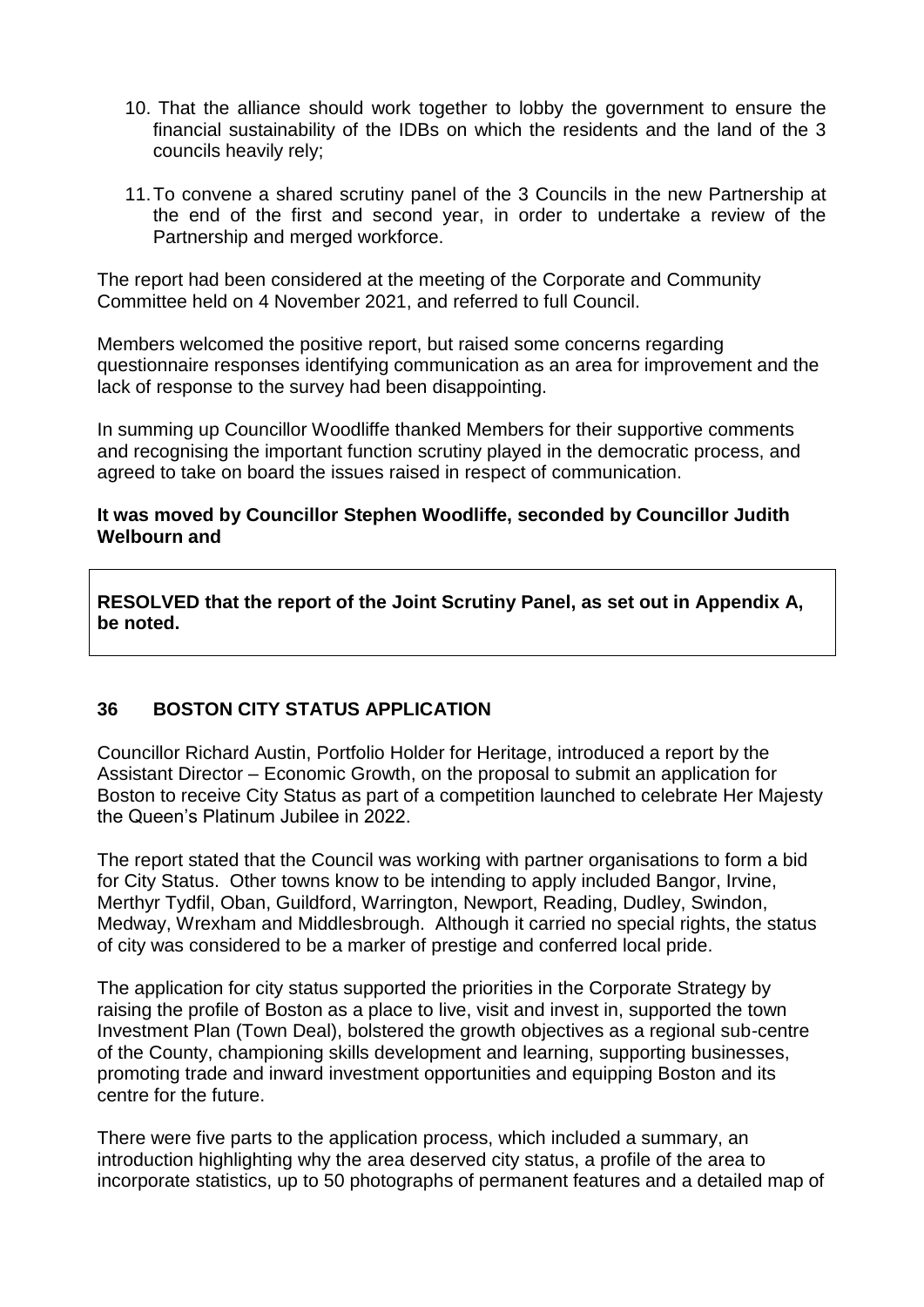the area showing the main tourism, leisure and entertainment sites, green spaces accessible to the public and main transport routes.

Full details of the focus and strength of the proposed application was set out in section 2 of the report, which had been created by an internal working group, and considered at meetings of Group Leaders, Boston Town Deal Board, Stakeholder engagement event, and Cabinet on 20 October which had supported the application for city status.

In order for the application to be submitted within the deadline of 8 December 2021, it was proposed to grant delegated authority to the Deputy Chief Executive – Growth, in consultation with the Portfolio Holder, to approve and submit the bid on behalf of the Council.

Members expressed their overall support for submitting the City Status application, recognising the benefits that it could bring to the area by promoting the history and heritage, its worldwide connections and increase investment opportunities for economic growth. However, it was also recognised that the application if successful would need to be supported by action and investment.

Clarification was sought as to why the Council was not applying for Royal Borough status rather than city status as it was suggested this would be of greater significance and attract more visitors. In response it was noted that guidance had been sought on the option for Royal Borough status, but since 1926 the entitlement had been strictly enforced.

### **It was moved by Councillor Richard Austin, seconded by Councillor Nigel Welton and**

## **RESOLVED**

- **1. That the proposal for Boston Borough Council to submit an application for the town to receive City Status as part of the competition to celebrate Her Majesty the Queen's Platinum Jubilee in 2022 be agreed.**
- **2. That delegated authority be granted to the Deputy Chief Executive – Growth, in consultation with Councillor Richard Austin, Portfolio Holder for Heritage, to approve and submit the application for City Status by the deadline of 8th December 2021.**

## **37 SOUTH AND EAST LINCOLNSHIRE COUNCILS PARTNERSHIP**

The Strategic Advisor introduced a report setting out the progress of the South and East Lincolnshire Councils Partnership (SELCP) since the approval of the business case by the partner authorities in July / August 2021, and seeking consideration of a series of recommendations to support and enable the successful achievement of the Set Up stage for the strategic partnership.

The report stated that the business case for the SELCP had identified and established four stages for building the partnership, namely:-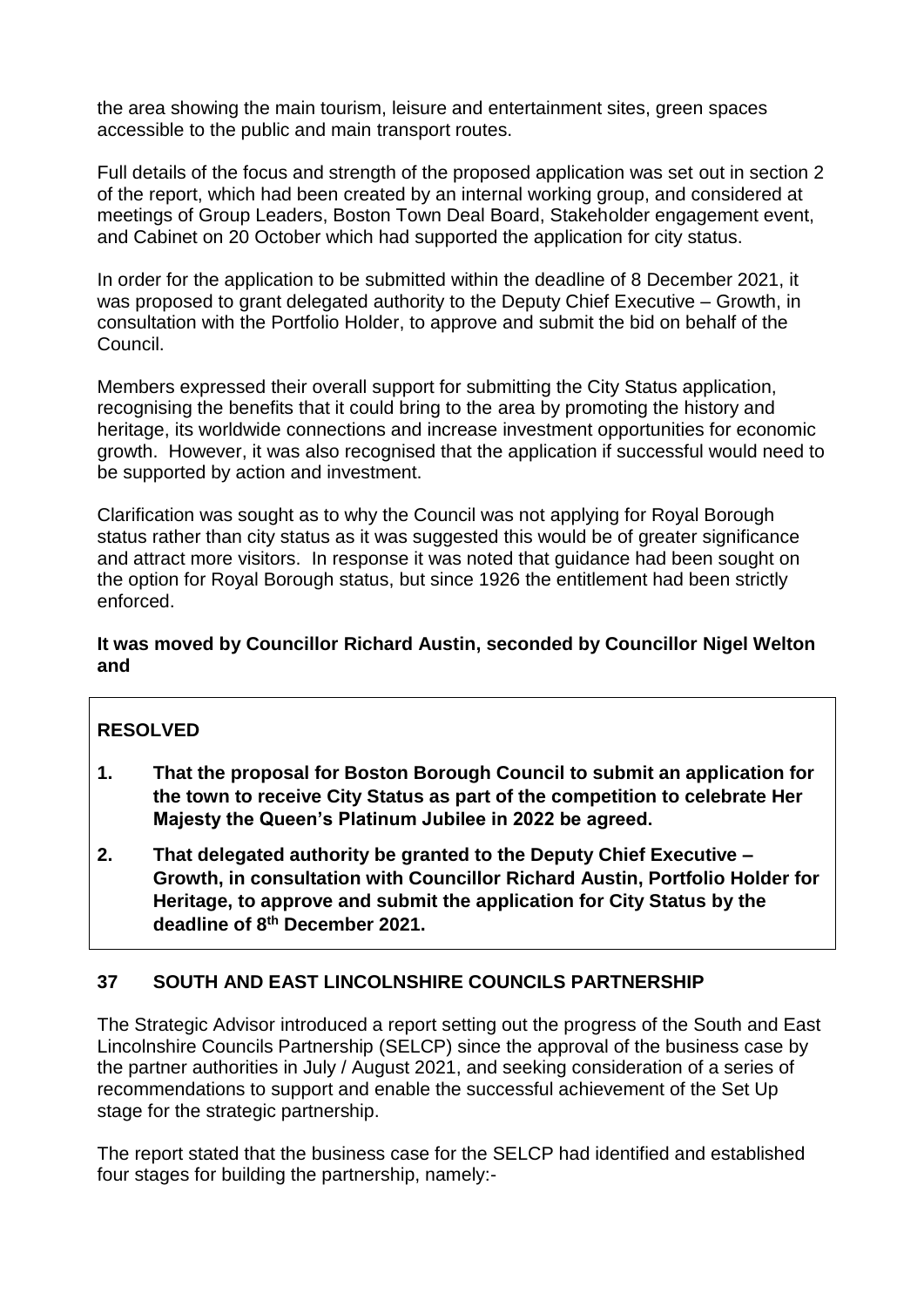- Setting the Foundations
- Set-up
- Accelerate; and
- Embed

The progress of the Setting the Foundations stage, as identified by key deliverables in the approved business plan, was set out in Table 1 of the report.

The next phase was to move to the Set-Up stage to maintain the successful momentum and ensure the Partnership could positively impact on the lives of all communities with South and East Lincolnshire.

The report was divided into sections to provide information and background in support of the recommendations relating to the Set-Up stage under the following headings:-

- Setting the Foundations
- Work Programme
- Performance Framework
- Financial Opportunities
- Governance Framework; and
- Employment Terms and Conditions

The Strategic Advisor provided context and narrative to the recommendations when introducing the report.

Members debated the paper before them, highlighting concerns regarding the low ranking of the area in respect of education, skills and training identified in Appendix B Performance Framework, and the need to invest in education. The lack of information in the proposed performance framework was questioned and it was noted that the document would be fully populated once the work programme set out in Appendix A had been agreed.

Discussion moved to Appendix D of the report, which had been restricted from publication, therefore it was **moved by Councillor Nigel Welton, seconded by Councillor Martin Griggs and** 

**RESOLVED that the public and press be excluded from the meeting for the consideration of Appendix D of the report on the grounds that it involved the likely disclosure of exempt information as defined in paragraph 4 of Part 1 of Schedule 12A of the Local Government Act 1972 as amended by the Local Government (Access to Information) (Variation) Order 2006.** 

The Strategic Advisor provided an update on the consultation with affected staff on the proposed single terms and conditions, including pay structure, for the Shared Corporate Management Team and progress on the recruitment process for the vacant post of Deputy Chief Executive– Communities.

Council was accepting of the proposals recognising that to recruit and retain high calibre professional officers with the required skills, knowledge and experience it was necessary